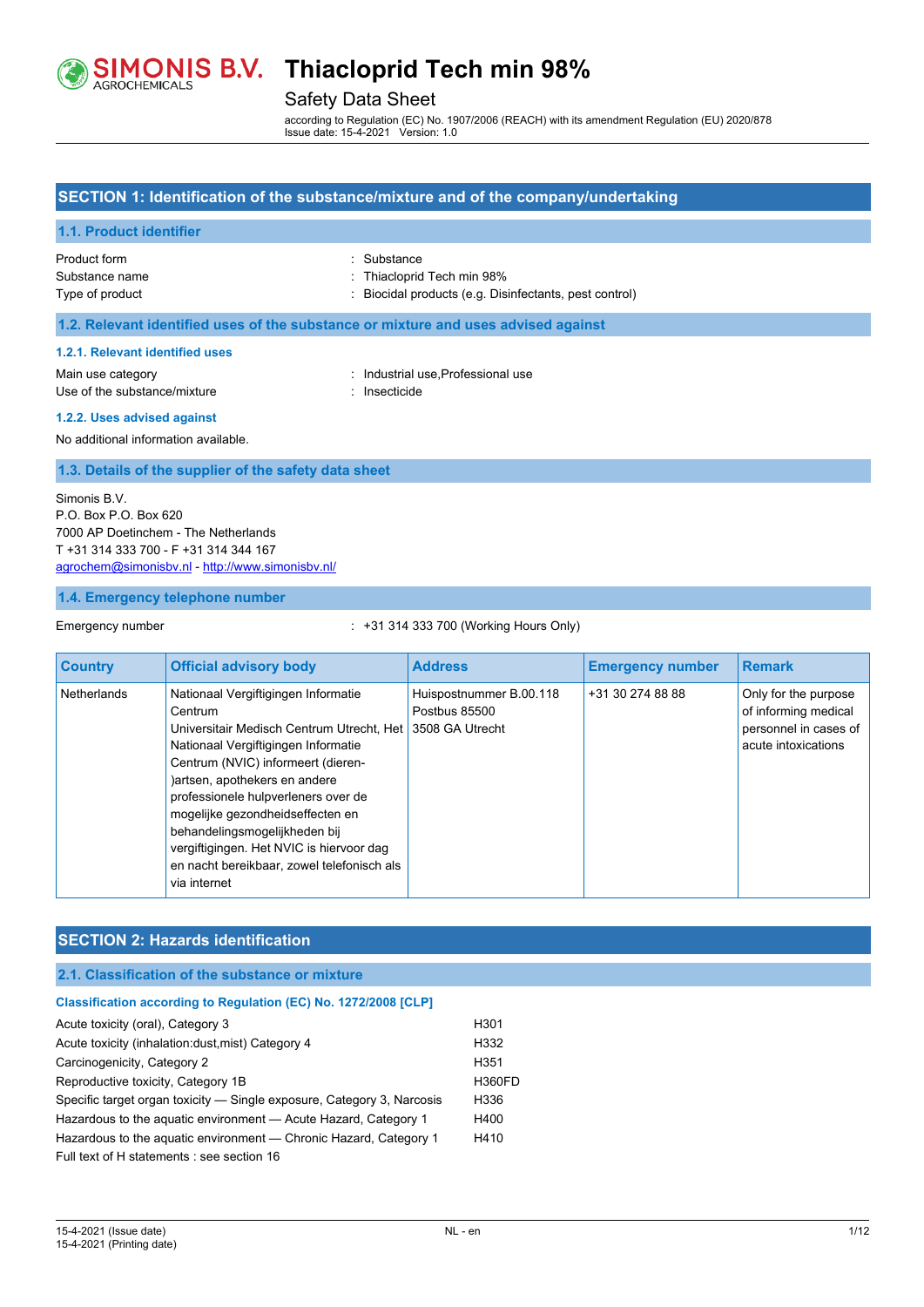# Safety Data Sheet

according to Regulation (EC) No. 1907/2006 (REACH) with its amendment Regulation (EU) 2020/878

#### **Adverse physicochemical, human health and environmental effects**

Toxic if swallowed. Harmful if inhaled. Suspected of causing cancer. May damage fertility or the unborn child. May cause drowsiness or dizziness. Very toxic to aquatic life with long lasting effects.

| 2.2. Label elements                                        |                                                                                                                                                                                                                                                                                                                                                                                                                                                                                                         |  |  |
|------------------------------------------------------------|---------------------------------------------------------------------------------------------------------------------------------------------------------------------------------------------------------------------------------------------------------------------------------------------------------------------------------------------------------------------------------------------------------------------------------------------------------------------------------------------------------|--|--|
| Labelling according to Regulation (EC) No. 1272/2008 [CLP] |                                                                                                                                                                                                                                                                                                                                                                                                                                                                                                         |  |  |
| Hazard pictograms (CLP)                                    |                                                                                                                                                                                                                                                                                                                                                                                                                                                                                                         |  |  |
|                                                            | GHS08<br>GHS06<br>GHS09                                                                                                                                                                                                                                                                                                                                                                                                                                                                                 |  |  |
| Signal word (CLP)                                          | Danger                                                                                                                                                                                                                                                                                                                                                                                                                                                                                                  |  |  |
| Hazard statements (CLP)                                    | $\pm$ H301 - Toxic if swallowed.<br>H332 - Harmful if inhaled.<br>H336 - May cause drowsiness or dizziness.<br>H351 - Suspected of causing cancer.<br>H360FD - May damage fertility. May damage the unborn child.<br>H410 - Very toxic to aquatic life with long lasting effects.                                                                                                                                                                                                                       |  |  |
| Precautionary statements (CLP)                             | : P201 - Obtain special instructions before use.<br>P280 - Wear protective clothing, protective gloves, eye protection, respiratory protection.<br>P301+P310 - IF SWALLOWED: Immediately call a doctor, a POISON CENTER.<br>P308+P313 - IF exposed or concerned: Get medical advice/attention.<br>P391 - Collect spillage.<br>P501 - Dispose of contents and container to hazardous or special waste collection point, in<br>accordance with local, regional, national and/or international regulation. |  |  |
| Extra phrases                                              | Restricted to professional users.                                                                                                                                                                                                                                                                                                                                                                                                                                                                       |  |  |
| 2.3. Other hazards                                         |                                                                                                                                                                                                                                                                                                                                                                                                                                                                                                         |  |  |

This substance/mixture does not meet the PBT criteria of REACH regulation, annex XIII This substance/mixture does not meet the vPvB criteria of REACH regulation, annex XIII

# **SECTION 3: Composition/information on ingredients**

### **3.1. Substances**

Name **Name** : Thiacloprid Tech min 98%

| <b>Name</b>                                                                                                                                                                      | <b>Product identifier</b>                          | Conc.<br>(% w/w) | <b>Classification according to</b><br>Regulation (EC) No. 1272/2008<br><b>ICLPI</b>                                                                                                      |
|----------------------------------------------------------------------------------------------------------------------------------------------------------------------------------|----------------------------------------------------|------------------|------------------------------------------------------------------------------------------------------------------------------------------------------------------------------------------|
| thiacloprid (ISO); (Z)-3-(6-chloro-3-pyridylmethyl)-1,3-<br>thiazolidin-2- ylidenecyanamide; {(2Z)-3-[(6-<br>chloropyridin- 3-yl)methyl]-1,3-thiazolidin-2-<br>ylidene}cyanamide | CAS-No.: 111988-49-9<br>EC Index-No.: 613-325-00-3 | $\geq 98$        | Carc. 2, H351<br>Repr. 1B, H360FD<br>Acute Tox. 4 (Inhalation), H332<br>Acute Tox. 3 (Oral), H301<br>STOT SE 3. H336<br>Aquatic Acute 1, H400 (M=100)<br>Aquatic Chronic 1, H410 (M=100) |

### Full text of H-phrases: see section 16

### **3.2. Mixtures**

#### Not applicable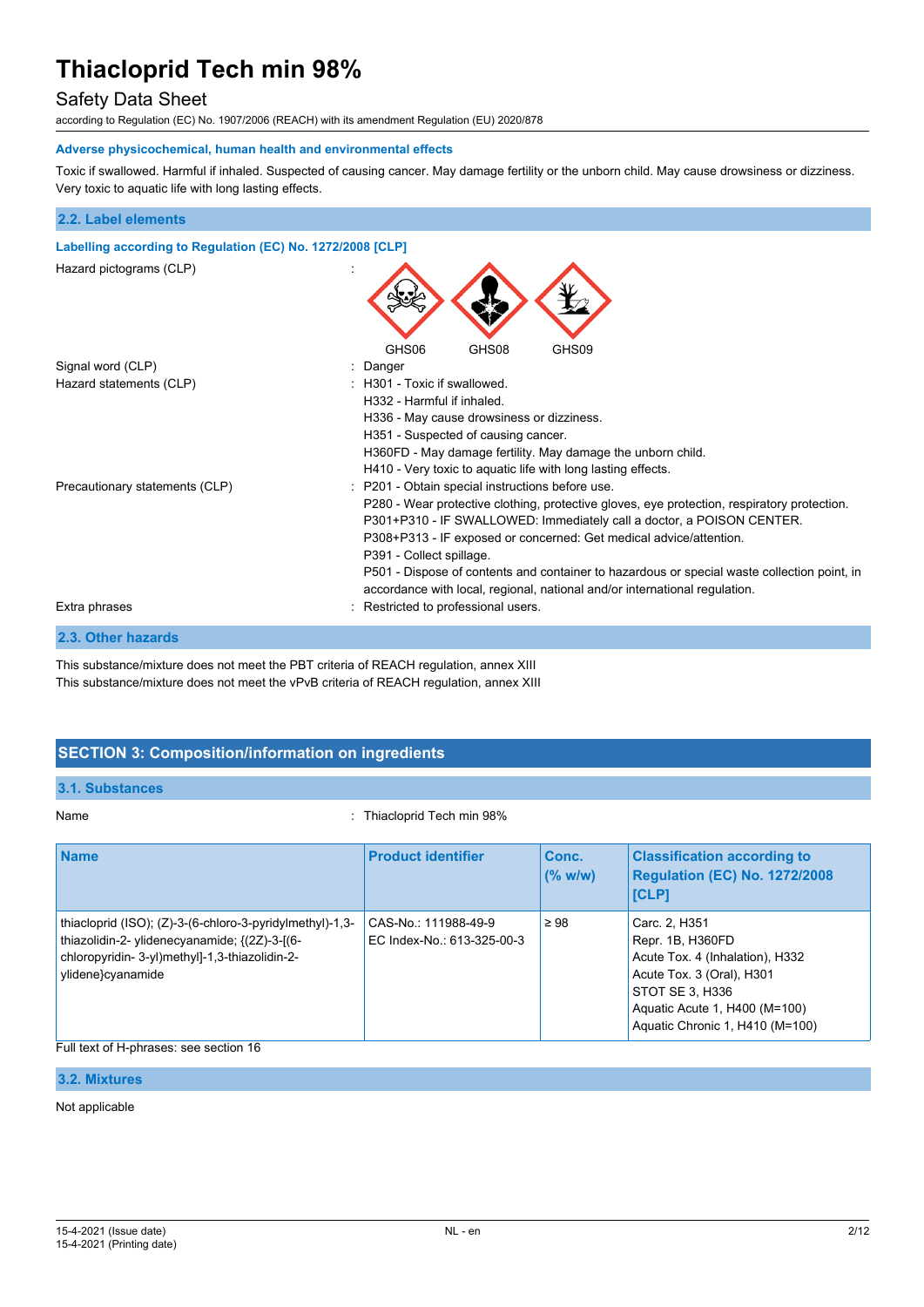# Safety Data Sheet

according to Regulation (EC) No. 1907/2006 (REACH) with its amendment Regulation (EU) 2020/878

| <b>SECTION 4: First aid measures</b>                             |                                                                                                                          |
|------------------------------------------------------------------|--------------------------------------------------------------------------------------------------------------------------|
| 4.1. Description of first aid measures                           |                                                                                                                          |
| First-aid measures general                                       | : If you feel unwell, seek medical advice (show the label where possible).                                               |
| First-aid measures after inhalation                              | : Remove person to fresh air and keep comfortable for breathing. Call a poison center or a<br>doctor if you feel unwell. |
| First-aid measures after skin contact                            | : Wash skin with plenty of water and soap.                                                                               |
| First-aid measures after eye contact                             | : Rinse eyes with water as a precaution.                                                                                 |
| First-aid measures after ingestion                               | : Rinse mouth. Do not induce vomiting. Get immediate medical advice/attention.                                           |
| 4.2. Most important symptoms and effects, both acute and delayed |                                                                                                                          |

Symptoms/effects **in the symptoms/effects** in May cause drowsiness or dizziness.

**4.3. Indication of any immediate medical attention and special treatment needed**

Treat symptomatically.

| <b>SECTION 5: Firefighting measures</b>                                     |                                                                                                                                                                                                                                                                                                                       |
|-----------------------------------------------------------------------------|-----------------------------------------------------------------------------------------------------------------------------------------------------------------------------------------------------------------------------------------------------------------------------------------------------------------------|
| 5.1. Extinguishing media                                                    |                                                                                                                                                                                                                                                                                                                       |
| Suitable extinguishing media<br>Unsuitable extinguishing media              | : Water spray. Dry powder. Foam.<br>: Do not use a heavy water stream.                                                                                                                                                                                                                                                |
| 5.2. Special hazards arising from the substance or mixture                  |                                                                                                                                                                                                                                                                                                                       |
| <b>Explosion hazard</b><br>Hazardous decomposition products in case of fire | : Risk of dust explosion.<br>: Toxic fumes may be released. Carbon oxides (CO, CO2). hydrogenchloride. Nitrogen<br>oxides. Sulphur oxides.                                                                                                                                                                            |
| 5.3. Advice for firefighters                                                |                                                                                                                                                                                                                                                                                                                       |
| Firefighting instructions<br>Protection during firefighting                 | : Use water spray or fog for cooling exposed containers. Exercise caution when fighting any<br>chemical fire. Prevent fire fighting water from entering the environment.<br>Do not attempt to take action without suitable protective equipment. Self-contained<br>breathing apparatus. Complete protective clothing. |

| <b>SECTION 6: Accidental release measures</b> |                                                                                                                                                                |  |  |
|-----------------------------------------------|----------------------------------------------------------------------------------------------------------------------------------------------------------------|--|--|
|                                               | 6.1. Personal precautions, protective equipment and emergency procedures                                                                                       |  |  |
| 6.1.1. For non-emergency personnel            |                                                                                                                                                                |  |  |
| <b>Emergency procedures</b>                   | : Only qualified personnel equipped with suitable protective equipment may intervene. Avoid<br>breathing dust.                                                 |  |  |
| 6.1.2. For emergency responders               |                                                                                                                                                                |  |  |
| Protective equipment                          | : Do not attempt to take action without suitable protective equipment. For further information<br>refer to section 8: "Exposure controls/personal protection". |  |  |
| <b>6.2. Environmental precautions</b>         |                                                                                                                                                                |  |  |
|                                               | Avoid release to the environment. Notify authorities if product enters sewers or public waters.                                                                |  |  |

| 6.3. Methods and material for containment and cleaning up |                                                                                                                           |  |
|-----------------------------------------------------------|---------------------------------------------------------------------------------------------------------------------------|--|
| For containment<br>Methods for cleaning up                | Collect spillage.<br>: Mechanically recover the product. Notify authorities if product enters sewers or public<br>waters. |  |
| Other information                                         | : Dispose of materials or solid residues at an authorized site.                                                           |  |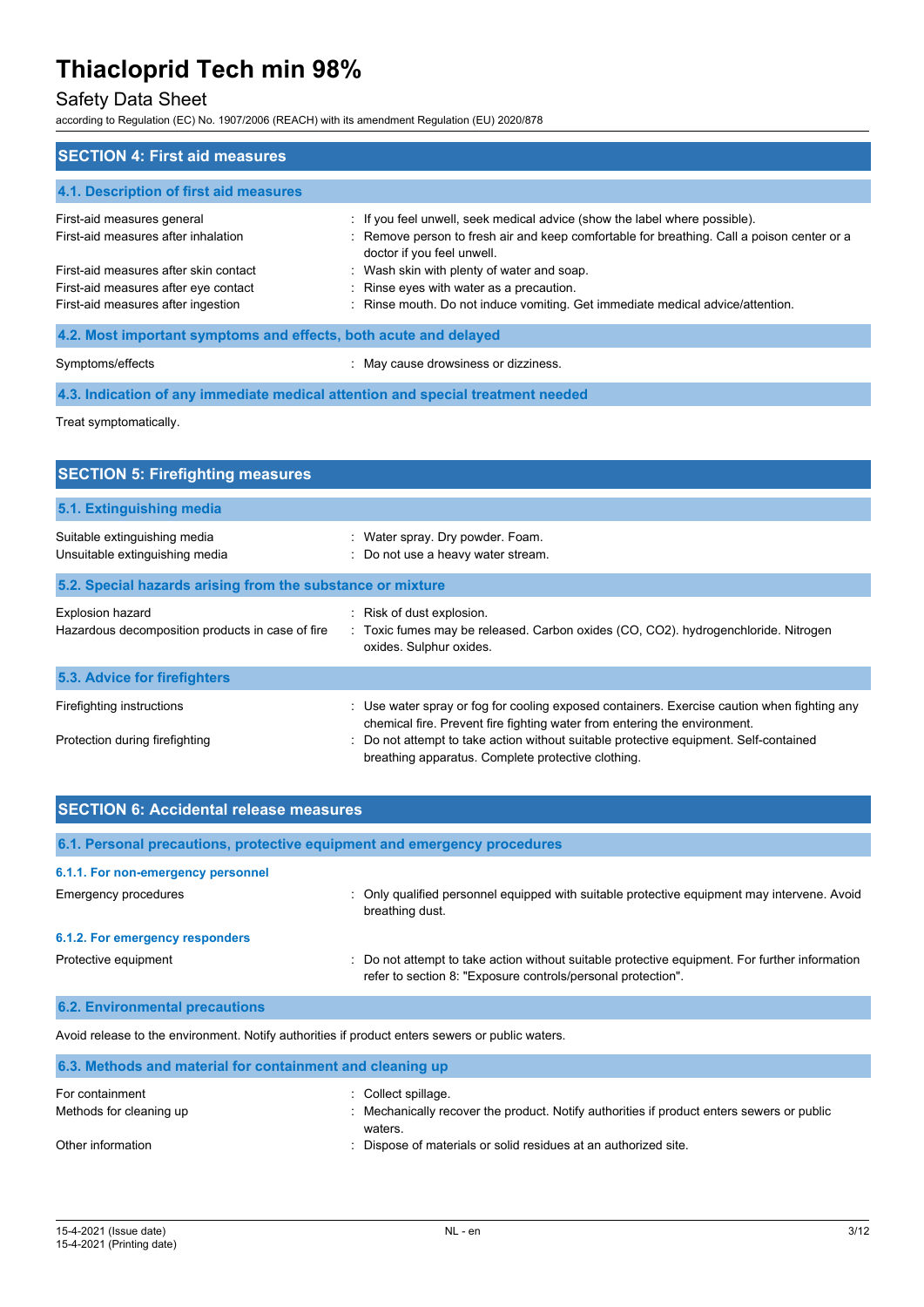# Safety Data Sheet

according to Regulation (EC) No. 1907/2006 (REACH) with its amendment Regulation (EU) 2020/878

#### **6.4. Reference to other sections**

For further information refer to section 8: "Exposure controls/personal protection". Concerning disposal elimination after cleaning, see section 13.

| <b>SECTION 7: Handling and storage</b>                             |                                                                                                                                                                                                                                                               |
|--------------------------------------------------------------------|---------------------------------------------------------------------------------------------------------------------------------------------------------------------------------------------------------------------------------------------------------------|
| 7.1. Precautions for safe handling                                 |                                                                                                                                                                                                                                                               |
| Additional hazards when processed<br>Precautions for safe handling | : Avoid raising dust.<br>: Obtain special instructions before use. Do not handle until all safety precautions have been<br>read and understood. Wear personal protective equipment. Use only outdoors or in a well-<br>ventilated area. Avoid breathing dust. |
| Hygiene measures                                                   | : Separate working clothes from town clothes. Launder separately. Do not eat, drink or smoke<br>when using this product. Always wash hands after handling the product.                                                                                        |
| 7.2. Conditions for safe storage, including any incompatibilities  |                                                                                                                                                                                                                                                               |
| Storage conditions                                                 | Store locked up. Keep container tightly closed. Keep only in the original container in a cool<br>well ventilated place. Keep away from food, drink and animal feeding stuffs.                                                                                 |
| Incompatible products                                              | : Strong acids. Strong bases. Oxidizing agent.                                                                                                                                                                                                                |
| Heat and ignition sources                                          | : Keep away from heat and direct sunlight.                                                                                                                                                                                                                    |
| 7.3. Specific end use(s)                                           |                                                                                                                                                                                                                                                               |

#### Insecticide.

### **SECTION 8: Exposure controls/personal protection**

### **8.1. Control parameters**

**8.1.1. National occupational exposure and biological limit values**

No additional information available.

#### **8.1.2. Recommended monitoring procedures**

No additional information available.

#### **8.1.3. Air contaminants formed**

No additional information available.

#### **8.1.4. DNEL and PNEC**

No additional information available.

#### **8.1.5. Control banding**

No additional information available.

**8.2. Exposure controls**

#### **8.2.1. Appropriate engineering controls**

#### **Appropriate engineering controls:**

Ensure good ventilation of the work station.

#### **8.2.2. Personal protection equipment**

#### **Personal protective equipment:**

protective clothing. Gloves. Protective goggles. Gas mask. **Personal protective equipment symbol(s):**

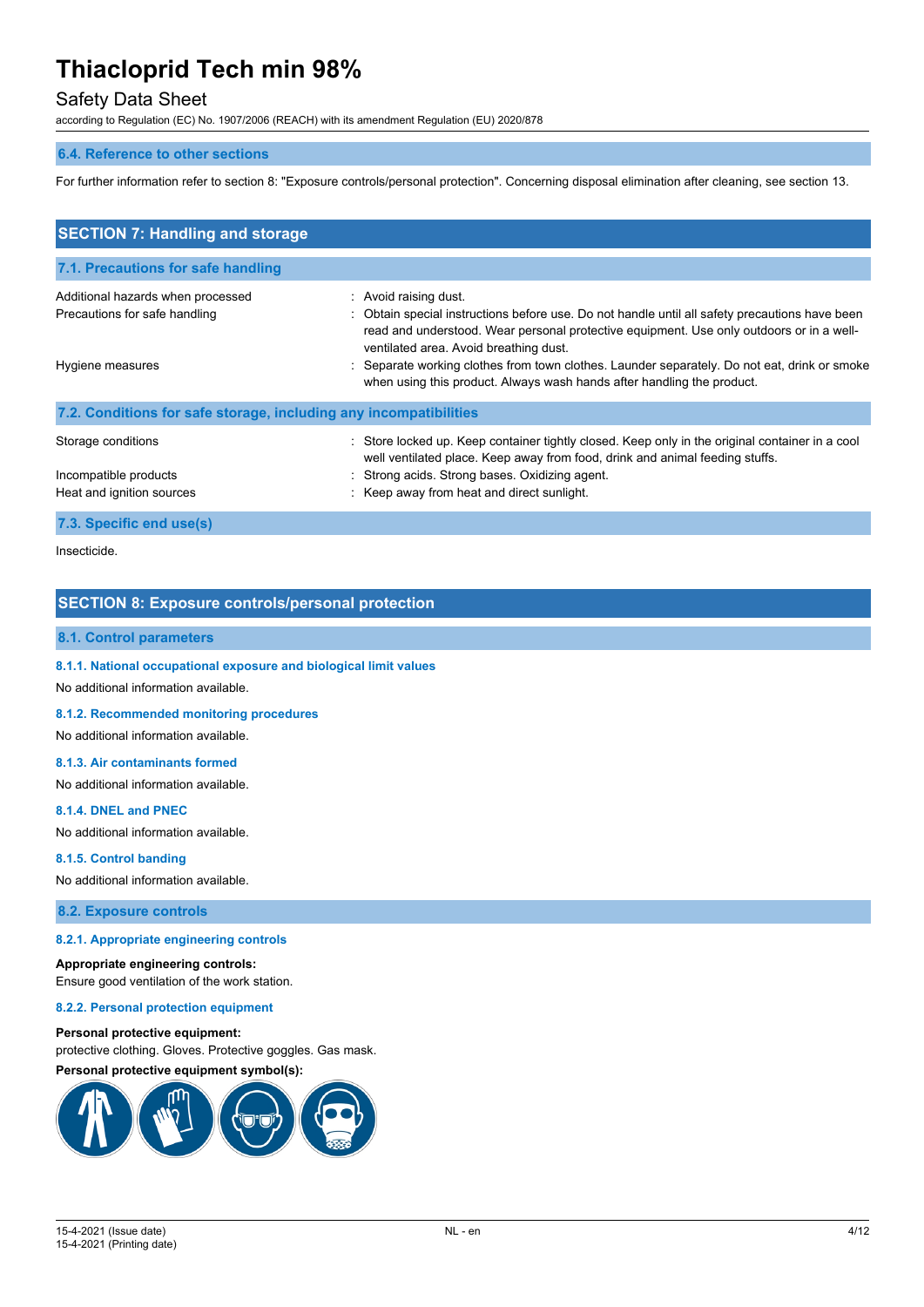# Safety Data Sheet

according to Regulation (EC) No. 1907/2006 (REACH) with its amendment Regulation (EU) 2020/878

#### **8.2.2.1. Eye and face protection**

#### **Eye protection:**

Safety glasses. Standard EN 166 - Personal eye-protection - specifications

#### **8.2.2.2. Skin protection**

#### **Skin and body protection:**

Wear suitable protective clothing. EN 340

#### **Hand protection:**

Wear suitable gloves resistant to chemical penetration. Chemical resistant gloves (according to European standard NF EN 374 or equivalent).

| <b>Hand protection</b> |                      |                        |                |             |                 |
|------------------------|----------------------|------------------------|----------------|-------------|-----------------|
| <b>Type</b>            | <b>Material</b>      | <b>Permeation</b>      | Thickness (mm) | Penetration | <b>Standard</b> |
| Gloves                 | Nitrile rubber (NBR) | $6$ ( $>$ 480 minutes) | >0.4           |             | <b>EN 374</b>   |

#### **8.2.2.3. Respiratory protection**

#### **Respiratory protection:**

Wear respiratory protection. CEN : EN 140; EN 143; EN 149

| <b>Respiratory protection</b>   |                    |                                                    |                                  |
|---------------------------------|--------------------|----------------------------------------------------|----------------------------------|
| <b>Device</b>                   | <b>Filter type</b> | <b>Condition</b>                                   | <b>Standard</b>                  |
| breathing apparatus with filter | (FFP3), Type P3    | Dust protection, Protection for<br>Solid particles | EN 140, EN 143,<br><b>EN 149</b> |

#### **8.2.2.4. Thermal hazards**

No additional information available.

#### **8.2.3. Environmental exposure controls**

**Environmental exposure controls:** Avoid release to the environment.

| <b>SECTION 9: Physical and chemical properties</b> |  |
|----------------------------------------------------|--|
|                                                    |  |

### **9.1. Information on basic physical and chemical properties**

| Physical state                                  | : Solid                    |
|-------------------------------------------------|----------------------------|
| Colour                                          | Off-white.                 |
| Appearance                                      | Powder.                    |
| Odour                                           | slight. characteristic.    |
| Odour threshold                                 | Not available              |
| Melting point                                   | 136 °C                     |
| Freezing point                                  | Not available              |
| Boiling point                                   | : Not available            |
| Flammability                                    | Not available              |
| <b>Explosive limits</b>                         | Not applicable             |
| Lower explosive limit (LEL)                     | Not applicable             |
| Upper explosive limit (UEL)                     | Not applicable             |
| Flash point                                     | Not applicable             |
| Auto-ignition temperature                       | Not applicable             |
| Decomposition temperature                       | Not available              |
| рH                                              | Not available              |
| pH solution                                     | Not available              |
| Viscosity, kinematic                            | Not applicable             |
| Solubility                                      | : Water: 0,185 g/l (20 °C) |
|                                                 | Acetone: 64 g/l $(20 °C)$  |
| Partition coefficient n-octanol/water (Log Kow) | : Not available            |
| Partition coefficient n-octanol/water (Log Pow) | 1,26 $(20 °C)$             |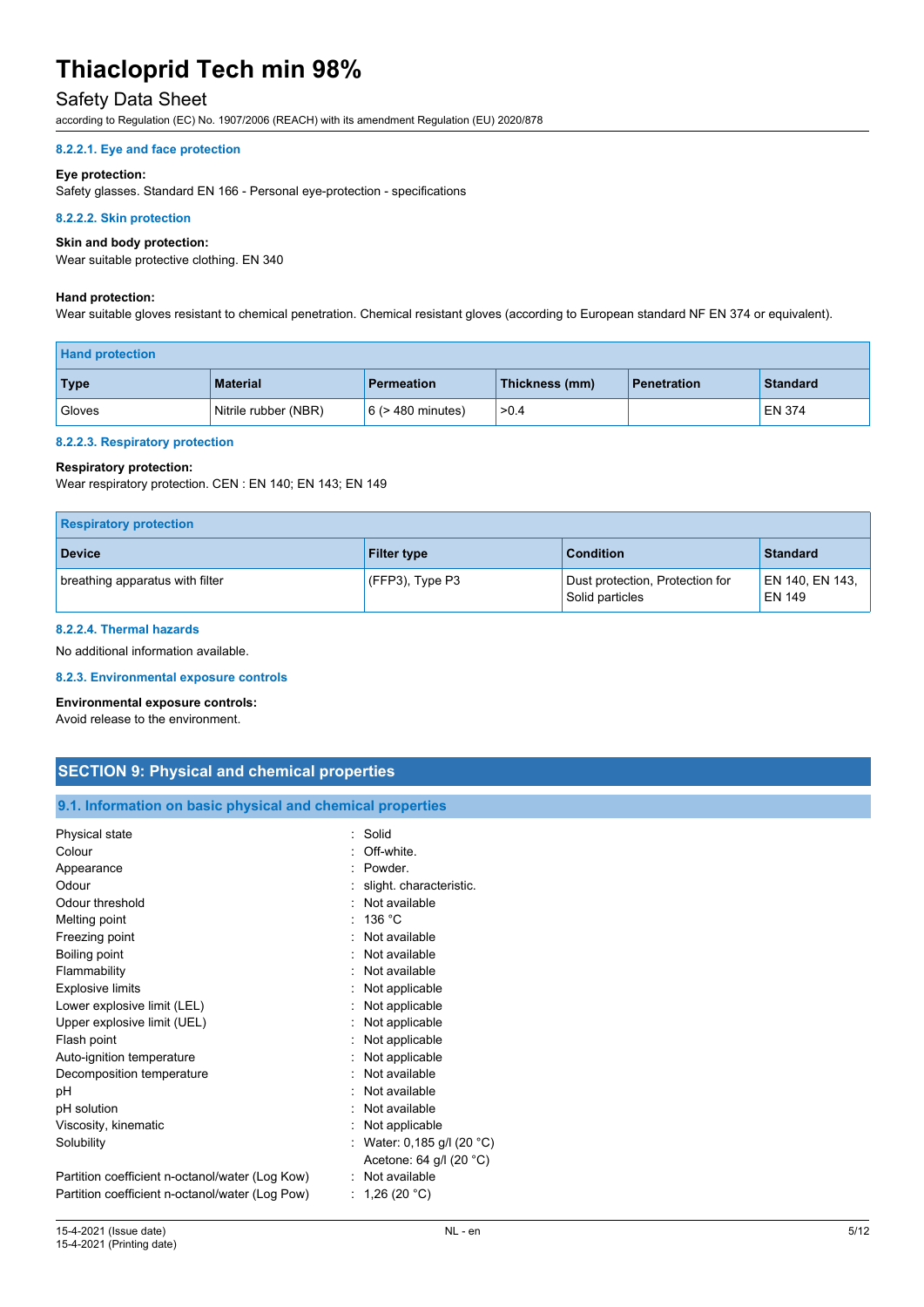# Safety Data Sheet

according to Regulation (EC) No. 1907/2006 (REACH) with its amendment Regulation (EU) 2020/878

| Vapour pressure                  | : $< 0.0000001$ hPa (25 °C)      |
|----------------------------------|----------------------------------|
| Vapour pressure at 50 °C         | : Not available                  |
| Density                          | : 1,46 g/cm <sup>3</sup> (20 °C) |
| Relative density                 | : Not available                  |
| Relative vapour density at 20 °C | $:$ Not applicable               |
| Particle size                    | : Not available                  |
| Particle size distribution       | : Not available                  |
| Particle shape                   | : Not available                  |
| Particle aspect ratio            | Not available<br>۰.              |
| Particle aggregation state       | : Not available                  |
| Particle agglomeration state     | : Not available                  |
| Particle specific surface area   | Not available<br>٠               |
| Particle dustiness               | : Not available                  |

### **9.2. Other information**

#### **9.2.1. Information with regard to physical hazard classes**

No additional information available.

#### **9.2.2. Other safety characteristics**

Minimum ignition energy  $:$  > 3 - < 10 mJ

## **SECTION 10: Stability and reactivity**

#### **10.1. Reactivity**

The product is non-reactive under normal conditions of use, storage and transport.

#### **10.2. Chemical stability**

Stable under normal conditions.

**10.3. Possibility of hazardous reactions**

No dangerous reactions known under normal conditions of use.

**10.4. Conditions to avoid**

None under recommended storage and handling conditions (see section 7).

**10.5. Incompatible materials**

No additional information available.

**10.6. Hazardous decomposition products**

Under normal conditions of storage and use, hazardous decomposition products should not be produced.

| <b>SECTION 11: Toxicological information</b>                                                                                                                                         |                      |  |  |  |
|--------------------------------------------------------------------------------------------------------------------------------------------------------------------------------------|----------------------|--|--|--|
| 11.1. Information on hazard classes as defined in Regulation (EC) No 1272/2008                                                                                                       |                      |  |  |  |
| Toxic if swallowed.<br>Acute toxicity (oral)<br>Acute toxicity (dermal)<br>: Not classified<br>Acute toxicity (inhalation)<br>: Harmful if inhaled.                                  |                      |  |  |  |
| thiacloprid (ISO); (Z)-3-(6-chloro-3-pyridylmethyl)-1,3-thiazolidin-2-ylidenecyanamide; {(2Z)-3-[(6-chloropyridin-3-<br>yl)methyl]-1,3-thiazolidin-2-ylidene}cyanamide (111988-49-9) |                      |  |  |  |
| LD50 dermal rat                                                                                                                                                                      | > 2000 mg/kg         |  |  |  |
| LC50 Inhalation - Rat                                                                                                                                                                | 1,2 mg/l/4h          |  |  |  |
| ATE oral                                                                                                                                                                             | 100 mg/kg bodyweight |  |  |  |
| ATE gases                                                                                                                                                                            | 4500 ppmv/4h         |  |  |  |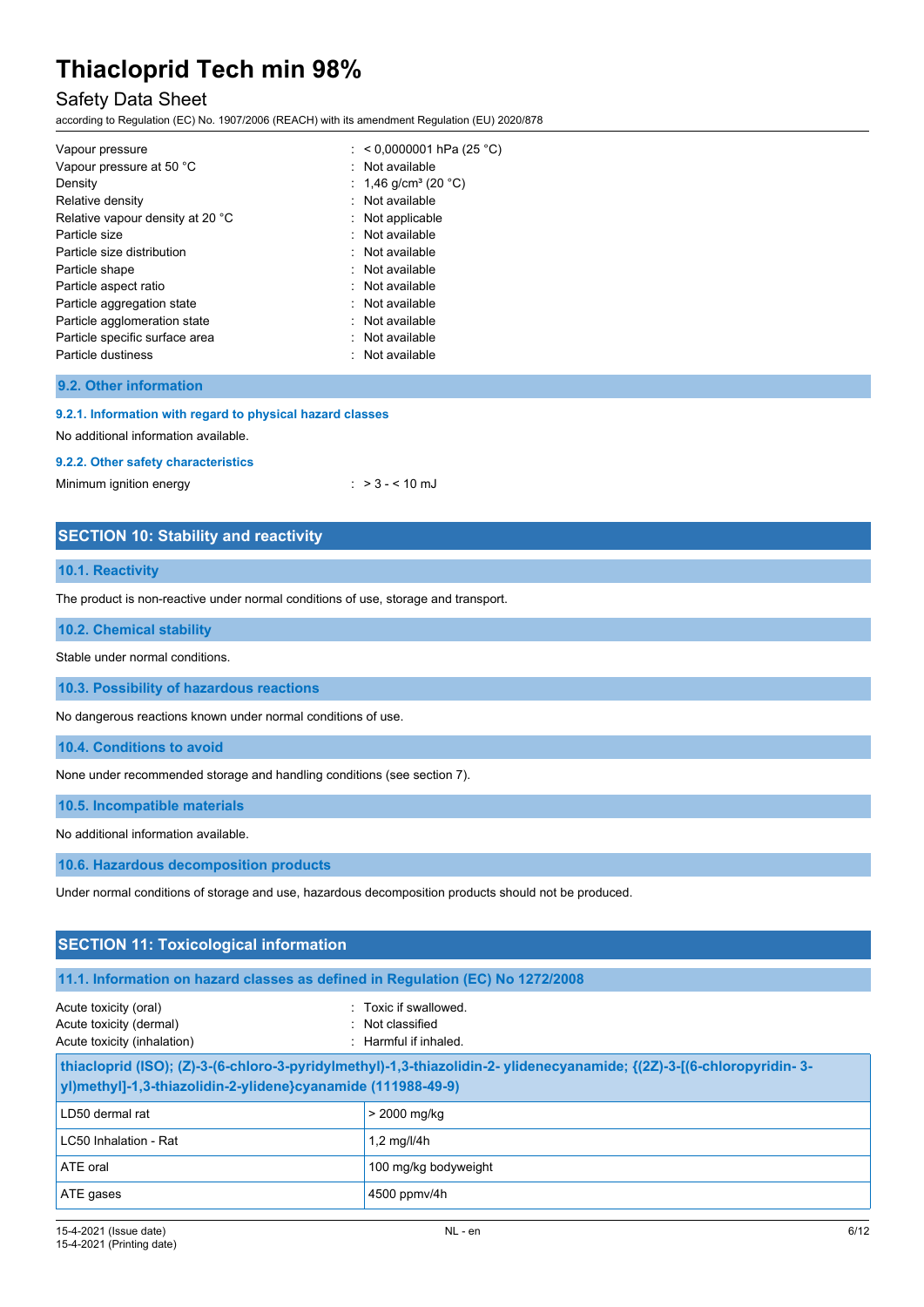# Safety Data Sheet

according to Regulation (EC) No. 1907/2006 (REACH) with its amendment Regulation (EU) 2020/878

| thiacloprid (ISO); (Z)-3-(6-chloro-3-pyridylmethyl)-1,3-thiazolidin-2-ylidenecyanamide; {(2Z)-3-[(6-chloropyridin-3-<br>yl)methyl]-1,3-thiazolidin-2-ylidene}cyanamide (111988-49-9)          |                                                                                                                                                                                                  |  |  |  |
|-----------------------------------------------------------------------------------------------------------------------------------------------------------------------------------------------|--------------------------------------------------------------------------------------------------------------------------------------------------------------------------------------------------|--|--|--|
| ATE vapours                                                                                                                                                                                   | 1,2 mg/l/4h                                                                                                                                                                                      |  |  |  |
| ATE dust/mist                                                                                                                                                                                 | 1,2 mg/l/4h                                                                                                                                                                                      |  |  |  |
| Skin corrosion/irritation<br>Serious eye damage/irritation<br>Respiratory or skin sensitisation<br>Germ cell mutagenicity<br>Carcinogenicity<br>Reproductive toxicity<br>STOT-single exposure | Not classified<br>Not classified<br>Not classified<br>Not classified<br>Suspected of causing cancer.<br>May damage fertility. May damage the unborn child.<br>May cause drowsiness or dizziness. |  |  |  |
| yl)methyl]-1,3-thiazolidin-2-ylidene}cyanamide (111988-49-9)                                                                                                                                  | thiacloprid (ISO); (Z)-3-(6-chloro-3-pyridylmethyl)-1,3-thiazolidin-2-ylidenecyanamide; {(2Z)-3-[(6-chloropyridin-3-                                                                             |  |  |  |
| STOT-single exposure                                                                                                                                                                          | May cause drowsiness or dizziness.                                                                                                                                                               |  |  |  |
| STOT-repeated exposure<br>$\sim$<br>Aspiration hazard                                                                                                                                         | Not classified<br>Not classified                                                                                                                                                                 |  |  |  |
| <b>Thiacloprid Tech min 98%</b>                                                                                                                                                               |                                                                                                                                                                                                  |  |  |  |
| Viscosity, kinematic                                                                                                                                                                          | Not applicable                                                                                                                                                                                   |  |  |  |
| 11.2. Information on other hazards                                                                                                                                                            |                                                                                                                                                                                                  |  |  |  |

No additional information available.

| <b>SECTION 12: Ecological information</b>                                                                      |                                                                                          |  |  |  |
|----------------------------------------------------------------------------------------------------------------|------------------------------------------------------------------------------------------|--|--|--|
| 12.1. Toxicity                                                                                                 |                                                                                          |  |  |  |
| Hazardous to the aquatic environment, short-term<br>(acute)<br>Hazardous to the aquatic environment, long-term | : Very toxic to aquatic life.<br>: Very toxic to aquatic life with long lasting effects. |  |  |  |
| (chronic)                                                                                                      |                                                                                          |  |  |  |
| 12.2. Persistence and degradability                                                                            |                                                                                          |  |  |  |
| No additional information available.                                                                           |                                                                                          |  |  |  |
| 12.3. Bioaccumulative potential                                                                                |                                                                                          |  |  |  |
| <b>Thiacloprid Tech min 98%</b>                                                                                |                                                                                          |  |  |  |
| Partition coefficient n-octanol/water (Log Pow)                                                                | 1,26 $(20 °C)$                                                                           |  |  |  |
| 12.4. Mobility in soil                                                                                         |                                                                                          |  |  |  |
| No additional information available.                                                                           |                                                                                          |  |  |  |
| 12.5. Results of PBT and vPvB assessment                                                                       |                                                                                          |  |  |  |
| <b>Thiacloprid Tech min 98%</b>                                                                                |                                                                                          |  |  |  |
| This substance/mixture does not meet the PBT criteria of REACH regulation, annex XIII                          |                                                                                          |  |  |  |
| This substance/mixture does not meet the vPvB criteria of REACH regulation, annex XIII                         |                                                                                          |  |  |  |

**12.6. Endocrine disrupting properties**

No additional information available.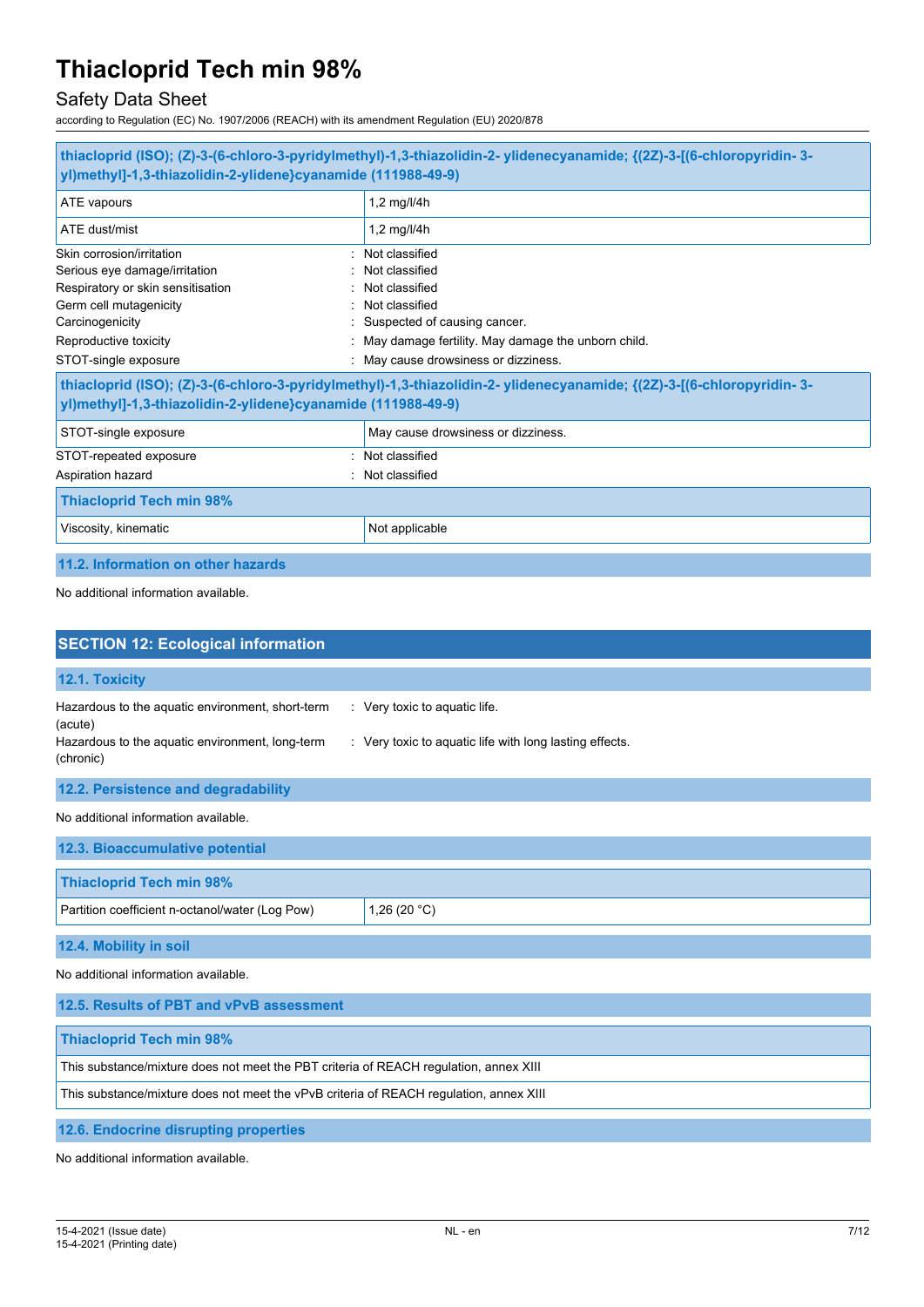# Safety Data Sheet

according to Regulation (EC) No. 1907/2006 (REACH) with its amendment Regulation (EU) 2020/878

#### **12.7. Other adverse effects**

No additional information available.

# **SECTION 13: Disposal considerations**

# **13.1. Waste treatment methods**

Waste treatment methods : Dispose of contents/container in accordance with licensed collector's sorting instructions. European List of Waste (LoW) code : 07 04 00 - wastes from the MFSU of organic plant protection products (except 02 01 08 and 02 01 09), wood preserving agents (except 03 02) and other biocides

# **SECTION 14: Transport information**

| In accordance with ADR / IMDG / IATA / ADN / RID                                                                                                                                                                                                                                                               |                                                                                                                                                                                                                                                                                                                                 |                                                                                                                                                                                                                                                                          |                                                                                                                                                                                                                                                                                                       |                                                                                                                                                                                                                                                                                                            |  |  |  |
|----------------------------------------------------------------------------------------------------------------------------------------------------------------------------------------------------------------------------------------------------------------------------------------------------------------|---------------------------------------------------------------------------------------------------------------------------------------------------------------------------------------------------------------------------------------------------------------------------------------------------------------------------------|--------------------------------------------------------------------------------------------------------------------------------------------------------------------------------------------------------------------------------------------------------------------------|-------------------------------------------------------------------------------------------------------------------------------------------------------------------------------------------------------------------------------------------------------------------------------------------------------|------------------------------------------------------------------------------------------------------------------------------------------------------------------------------------------------------------------------------------------------------------------------------------------------------------|--|--|--|
| <b>ADR</b>                                                                                                                                                                                                                                                                                                     | <b>IMDG</b>                                                                                                                                                                                                                                                                                                                     | <b>IATA</b>                                                                                                                                                                                                                                                              | <b>ADN</b>                                                                                                                                                                                                                                                                                            | <b>RID</b>                                                                                                                                                                                                                                                                                                 |  |  |  |
| 14.1. UN number or ID number                                                                                                                                                                                                                                                                                   |                                                                                                                                                                                                                                                                                                                                 |                                                                                                                                                                                                                                                                          |                                                                                                                                                                                                                                                                                                       |                                                                                                                                                                                                                                                                                                            |  |  |  |
| <b>UN 3077</b>                                                                                                                                                                                                                                                                                                 | <b>UN 3077</b>                                                                                                                                                                                                                                                                                                                  | <b>UN 3077</b>                                                                                                                                                                                                                                                           | <b>UN 3077</b>                                                                                                                                                                                                                                                                                        | <b>UN 3077</b>                                                                                                                                                                                                                                                                                             |  |  |  |
| 14.2. UN proper shipping name                                                                                                                                                                                                                                                                                  |                                                                                                                                                                                                                                                                                                                                 |                                                                                                                                                                                                                                                                          |                                                                                                                                                                                                                                                                                                       |                                                                                                                                                                                                                                                                                                            |  |  |  |
| <b>ENVIRONMENTALLY</b><br><b>HAZARDOUS</b><br>SUBSTANCE, SOLID,<br>N.O.S. (thiacloprid (ISO);<br>(Z)-3-(6-chloro-3-<br>pyridylmethyl)-1,3-<br>thiazolidin-2-<br>ylidenecyanamide; {(2Z)-3-<br>[(6-chloropyridin-3-<br>yl)methyl]-1,3-thiazolidin-2-                                                            | <b>ENVIRONMENTALLY</b><br><b>HAZARDOUS</b><br>SUBSTANCE, SOLID,<br>N.O.S. (thiacloprid (ISO);<br>(Z)-3-(6-chloro-3-<br>pyridylmethyl)-1,3-<br>thiazolidin-2-<br>ylidenecyanamide; {(2Z)-3-<br>[(6-chloropyridin-3-<br>yl)methyl]-1,3-thiazolidin-2-                                                                             | Environmentally hazardous<br>substance, solid, n.o.s.<br>(thiacloprid $(ISO)$ ; $(Z)-3-(6-$<br>chloro-3-pyridylmethyl)-1,3-<br>thiazolidin-2-<br>ylidenecyanamide; {(2Z)-3-<br>[(6-chloropyridin-3-<br>yl)methyl]-1,3-thiazolidin-2-<br>ylidene}cyanamide)               | <b>ENVIRONMENTALLY</b><br><b>HAZARDOUS</b><br>SUBSTANCE, SOLID,<br>N.O.S. (thiacloprid (ISO);<br>(Z)-3-(6-chloro-3-<br>pyridylmethyl)-1,3-<br>thiazolidin-2-<br>ylidenecyanamide; {(2Z)-3-<br>[(6-chloropyridin-3-<br>yl)methyl]-1,3-thiazolidin-2-                                                   | <b>ENVIRONMENTALLY</b><br><b>HAZARDOUS</b><br>SUBSTANCE, SOLID,<br>N.O.S. (thiacloprid (ISO);<br>(Z)-3-(6-chloro-3-<br>pyridylmethyl)-1,3-<br>thiazolidin-2-<br>ylidenecyanamide; {(2Z)-3-<br>[(6-chloropyridin-3-<br>yl)methyl]-1,3-thiazolidin-2-                                                        |  |  |  |
| ylidene}cyanamide)                                                                                                                                                                                                                                                                                             | ylidene}cyanamide)                                                                                                                                                                                                                                                                                                              |                                                                                                                                                                                                                                                                          | ylidene}cyanamide)                                                                                                                                                                                                                                                                                    | ylidene}cyanamide)                                                                                                                                                                                                                                                                                         |  |  |  |
| <b>Transport document description</b>                                                                                                                                                                                                                                                                          |                                                                                                                                                                                                                                                                                                                                 |                                                                                                                                                                                                                                                                          |                                                                                                                                                                                                                                                                                                       |                                                                                                                                                                                                                                                                                                            |  |  |  |
| <b>UN 3077</b><br><b>ENVIRONMENTALLY</b><br><b>HAZARDOUS</b><br>SUBSTANCE, SOLID,<br>N.O.S. (thiacloprid (ISO);<br>$(Z)$ -3- $(6$ -chloro-3-<br>pyridylmethyl)-1,3-<br>thiazolidin-2-<br>ylidenecyanamide; {(2Z)-3-<br>[(6-chloropyridin-3-<br>yl)methyl]-1,3-thiazolidin-2-<br>ylidene}cyanamide), 9, III, (- | <b>UN 3077</b><br>ENVIRONMENTALLY<br><b>HAZARDOUS</b><br>SUBSTANCE, SOLID,<br>N.O.S. (thiacloprid (ISO);<br>$(Z)$ -3- $(6$ -chloro-3-<br>pyridylmethyl)-1,3-<br>thiazolidin-2-<br>ylidenecyanamide; {(2Z)-3-<br>[(6-chloropyridin-3-<br>yl)methyl]-1,3-thiazolidin-2-<br>ylidene}cyanamide), 9, III,<br><b>MARINE POLLUTANT</b> | UN 3077 Environmentally<br>hazardous substance, solid,<br>n.o.s. (thiacloprid (ISO);<br>(Z)-3-(6-chloro-3-<br>pyridylmethyl)-1,3-<br>thiazolidin-2-<br>ylidenecyanamide; {(2Z)-3-<br>[(6-chloropyridin-3-<br>yl)methyl]-1,3-thiazolidin-2-<br>ylidene}cyanamide), 9, III | <b>UN 3077</b><br><b>ENVIRONMENTALLY</b><br><b>HAZARDOUS</b><br>SUBSTANCE, SOLID,<br>N.O.S. (thiacloprid (ISO),<br>$(Z)-3-(6-chloro-3-$<br>pyridylmethyl)-1,3-<br>thiazolidin-2-<br>ylidenecyanamide; {(2Z)-3-<br>[(6-chloropyridin-3-<br>yl)methyl]-1,3-thiazolidin-2-<br>ylidene}cyanamide), 9, III | <b>UN 3077</b><br><b>ENVIRONMENTALLY</b><br><b>HAZARDOUS</b><br>SUBSTANCE, SOLID,<br>N.O.S. (thiacloprid (ISO);<br>$(Z)$ -3- $(6$ -chloro-3-<br>pyridylmethyl)-1,3-<br>thiazolidin-2-<br>ylidenecyanamide; {(2Z)-3-<br>[(6-chloropyridin-3-<br>yl)methyl]-1,3-thiazolidin-2-<br>ylidene}cyanamide), 9, III |  |  |  |
| 14.3. Transport hazard class(es)                                                                                                                                                                                                                                                                               |                                                                                                                                                                                                                                                                                                                                 |                                                                                                                                                                                                                                                                          |                                                                                                                                                                                                                                                                                                       |                                                                                                                                                                                                                                                                                                            |  |  |  |
| 9                                                                                                                                                                                                                                                                                                              | 9                                                                                                                                                                                                                                                                                                                               | 9                                                                                                                                                                                                                                                                        | 9                                                                                                                                                                                                                                                                                                     | 9                                                                                                                                                                                                                                                                                                          |  |  |  |
|                                                                                                                                                                                                                                                                                                                |                                                                                                                                                                                                                                                                                                                                 |                                                                                                                                                                                                                                                                          |                                                                                                                                                                                                                                                                                                       |                                                                                                                                                                                                                                                                                                            |  |  |  |
| 14.4. Packing group                                                                                                                                                                                                                                                                                            |                                                                                                                                                                                                                                                                                                                                 |                                                                                                                                                                                                                                                                          |                                                                                                                                                                                                                                                                                                       |                                                                                                                                                                                                                                                                                                            |  |  |  |
| III                                                                                                                                                                                                                                                                                                            | Ш                                                                                                                                                                                                                                                                                                                               | $\mathbf{III}$                                                                                                                                                                                                                                                           | Ш                                                                                                                                                                                                                                                                                                     | III                                                                                                                                                                                                                                                                                                        |  |  |  |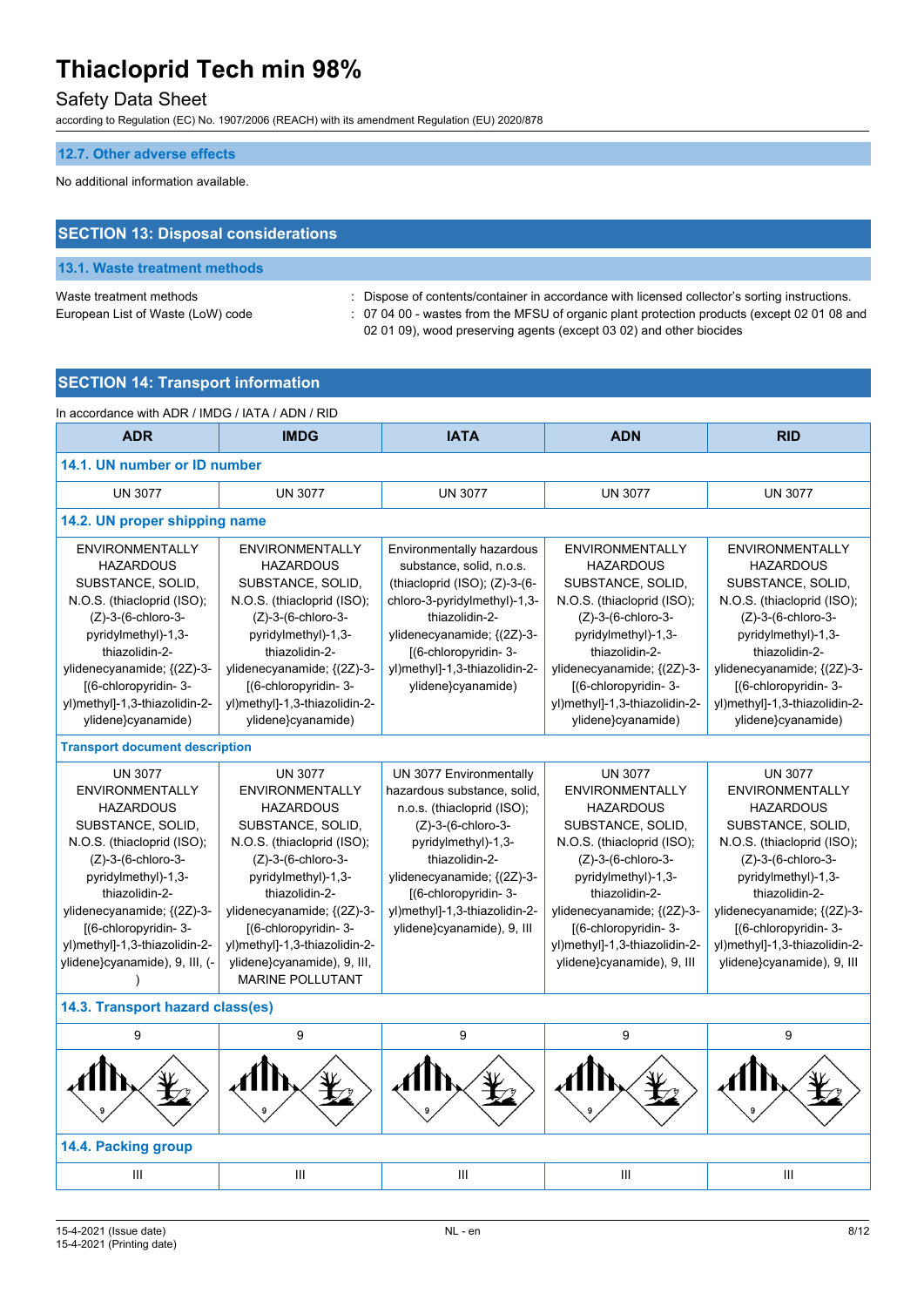# Safety Data Sheet

according to Regulation (EC) No. 1907/2006 (REACH) with its amendment Regulation (EU) 2020/878

| <b>ADR</b>                              | <b>IMDG</b>                                                    | <b>IATA</b>                           | <b>ADN</b>                            | <b>RID</b>                            |  |
|-----------------------------------------|----------------------------------------------------------------|---------------------------------------|---------------------------------------|---------------------------------------|--|
| <b>14.5. Environmental hazards</b>      |                                                                |                                       |                                       |                                       |  |
| Dangerous for the<br>environment: Yes   | Dangerous for the<br>environment: Yes<br>Marine pollutant: Yes | Dangerous for the<br>environment: Yes | Dangerous for the<br>environment: Yes | Dangerous for the<br>environment: Yes |  |
| No supplementary information available. |                                                                |                                       |                                       |                                       |  |
| 14.6. Special precautions for user      |                                                                |                                       |                                       |                                       |  |
| <b>Overland transport</b>               |                                                                |                                       |                                       |                                       |  |

| <b>Overland transport</b>                            |    |                           |
|------------------------------------------------------|----|---------------------------|
| Classification code (ADR)                            |    | $:$ M7                    |
| Special provisions (ADR)                             |    | : 274, 335, 375, 601      |
| Limited quantities (ADR)                             |    | 5kg                       |
| Excepted quantities (ADR)                            |    | $\pm$ E1                  |
| Packing instructions (ADR)                           |    | : P002, IBC08, LP02, R001 |
| Special packing provisions (ADR)                     |    | PP12, B3                  |
| Mixed packing provisions (ADR)                       |    | MP10                      |
| Portable tank and bulk container instructions (ADR)  |    | : T1, BK1, BK2, BK3       |
| Portable tank and bulk container special provisions  |    | : TP33                    |
| (ADR)                                                |    |                           |
| Tank code (ADR)                                      |    | : SGAV, LGBV              |
| Vehicle for tank carriage                            |    | AT                        |
| Transport category (ADR)                             |    | $\cdot$ 3                 |
| Special provisions for carriage - Packages (ADR)     |    | : V13                     |
| Special provisions for carriage - Bulk (ADR)         |    | $\therefore$ VC1, VC2     |
| Special provisions for carriage - Loading, unloading |    | $\therefore$ CV13         |
| and handling (ADR)                                   |    |                           |
| Hazard identification number (Kemler No.)            | ÷. | 90                        |
| Orange plates                                        |    |                           |
|                                                      |    |                           |
|                                                      |    |                           |
| Tunnel restriction code (ADR)                        |    |                           |

# **Transport by sea**

| Special provisions (IMDG)                    |    | : 274, 335, 966, 967, 969 |
|----------------------------------------------|----|---------------------------|
| Limited quantities (IMDG)                    |    | $: 5$ kg                  |
| Excepted quantities (IMDG)                   |    | : E1                      |
| Packing instructions (IMDG)                  |    | : LP02, P002              |
| Special packing provisions (IMDG)            |    | $\therefore$ PP12         |
| IBC packing instructions (IMDG)              |    | $\therefore$ IBC08        |
| IBC special provisions (IMDG)                |    | B3                        |
| Tank instructions (IMDG)                     |    | : BK1, BK2, BK3, T1       |
| Tank special provisions (IMDG)               | ۰. | TP33                      |
| EmS-No. (Fire)                               |    | $E - A$                   |
| EmS-No. (Spillage)                           |    | : S-F                     |
| Stowage category (IMDG)                      |    | : A                       |
| Stowage and handling (IMDG)                  |    | : SW23                    |
| Air transport                                |    |                           |
| PCA Excepted quantities (IATA)               |    | : E1                      |
| PCA Limited quantities (IATA)                |    | : Y956                    |
| PCA limited quantity max net quantity (IATA) |    | : 30kgG                   |
| PCA packing instructions (IATA)              |    | 956                       |
| PCA max net quantity (IATA)                  |    | : 400kg                   |
| CAO packing instructions (IATA)              |    | : 956                     |
| CAO max net quantity (IATA)                  |    | : 400kg                   |
| Special provisions (IATA)                    |    | : A97, A158, A179, A197   |
| ERG code (IATA)                              |    | : 9L                      |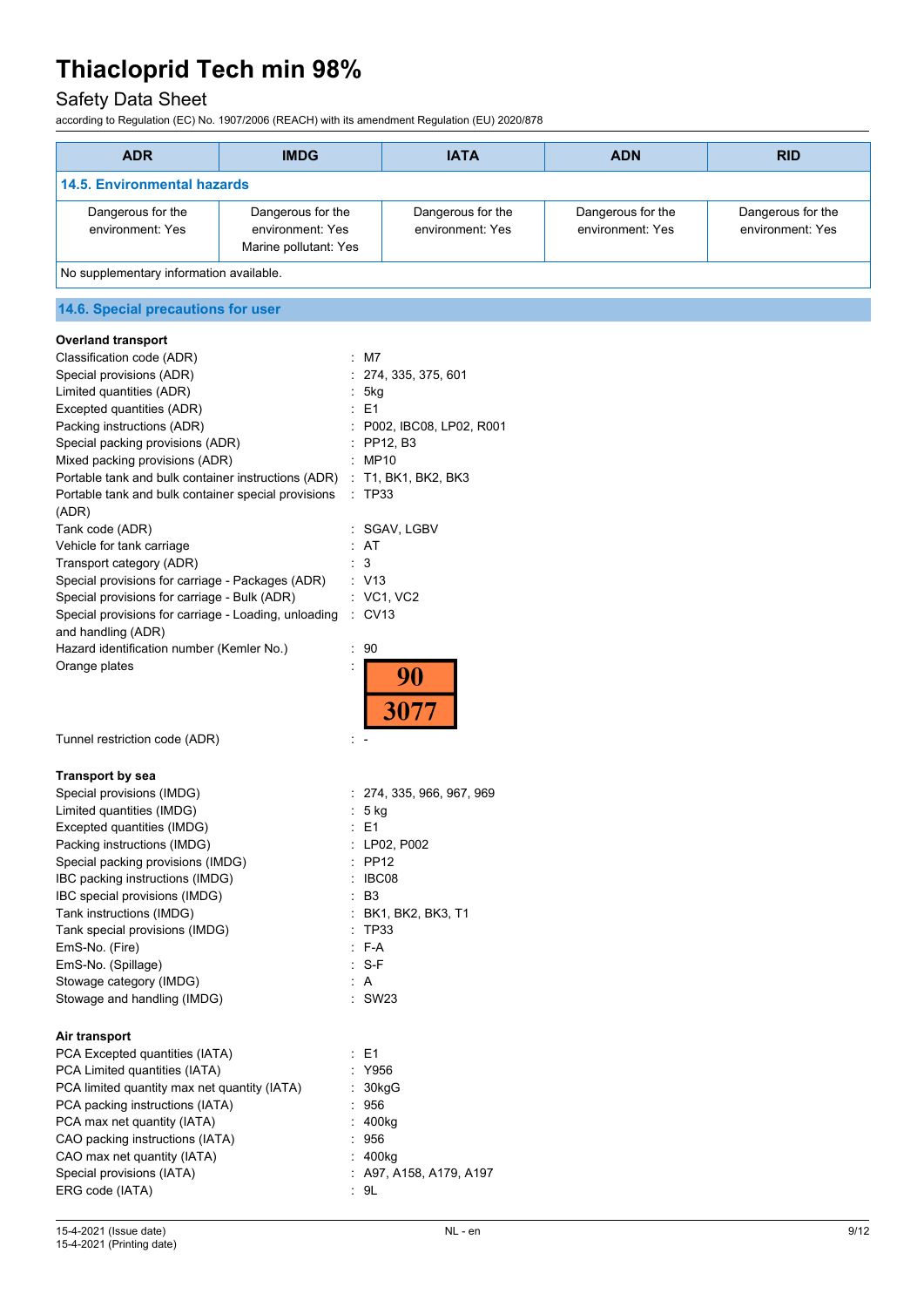### Safety Data Sheet

according to Regulation (EC) No. 1907/2006 (REACH) with its amendment Regulation (EU) 2020/878

| Inland waterway transport                                                  |     |                                                                                                                      |
|----------------------------------------------------------------------------|-----|----------------------------------------------------------------------------------------------------------------------|
| Classification code (ADN)                                                  |     | $\therefore$ M7                                                                                                      |
| Special provisions (ADN)                                                   |     | : 274, 335, 375, 601                                                                                                 |
| Limited quantities (ADN)                                                   |     | : 5 kg                                                                                                               |
| Excepted quantities (ADN)                                                  |     | $\therefore$ E1                                                                                                      |
| Equipment required (ADN)                                                   |     | $\therefore$ PP, A                                                                                                   |
| Number of blue cones/lights (ADN)                                          |     | 0                                                                                                                    |
| Additional requirements/Remarks (ADN)                                      |     | * Only in the molten state. ** For carriage in bulk see also 7.1.4.1. ** * Only in the case of<br>transport in bulk. |
| <b>Rail transport</b>                                                      |     |                                                                                                                      |
| Classification code (RID)                                                  |     | $:$ M7                                                                                                               |
| Special provisions (RID)                                                   |     | : 274, 335, 375, 601                                                                                                 |
| Limited quantities (RID)                                                   |     | : 5kg                                                                                                                |
| Excepted quantities (RID)                                                  |     | $E = 1$                                                                                                              |
| Packing instructions (RID)                                                 |     | : P002, IBC08, LP02, R001                                                                                            |
| Special packing provisions (RID)                                           |     | $\therefore$ PP12. B3                                                                                                |
| Mixed packing provisions (RID)                                             |     | : MP10                                                                                                               |
| Portable tank and bulk container instructions (RID)                        |     | $:$ T1, BK1, BK2, BK3                                                                                                |
| Portable tank and bulk container special provisions<br>(RID)               |     | : TP33                                                                                                               |
| Tank codes for RID tanks (RID)                                             |     | : SGAV, LGBV                                                                                                         |
| Transport category (RID)                                                   | : 3 |                                                                                                                      |
| Special provisions for carriage - Packages (RID)                           |     | $\therefore$ W13                                                                                                     |
| Special provisions for carriage - Bulk (RID)                               |     | : VC1, VC2                                                                                                           |
| Special provisions for carriage - Loading, unloading<br>and handling (RID) |     | : CW13, CW31                                                                                                         |
| Colis express (express parcels) (RID)                                      |     | $:$ CE11                                                                                                             |
| Hazard identification number (RID)                                         |     | : 90                                                                                                                 |

**14.7. Maritime transport in bulk according to IMO instruments**

#### Not applicable

## **SECTION 15: Regulatory information**

**15.1. Safety, health and environmental regulations/legislation specific for the substance or mixture**

#### **15.1.1. EU-Regulations**

| <b>EU restriction list (REACH Annex XVII)</b> |                                                                                                                                                                                                     |                                                                                                                                                                                                  |  |
|-----------------------------------------------|-----------------------------------------------------------------------------------------------------------------------------------------------------------------------------------------------------|--------------------------------------------------------------------------------------------------------------------------------------------------------------------------------------------------|--|
| Reference code                                | <b>Applicable on</b>                                                                                                                                                                                | <b>Entry title or description</b>                                                                                                                                                                |  |
| 30.                                           | thiacloprid $(ISO)$ ; $(Z)$ -3- $(6-$<br>chloro-3-pyridylmethyl)-<br>1,3-thiazolidin-2-<br>ylidenecyanamide; {(2Z)-<br>3-[(6-chloropyridin-3-<br>yl)methyl]-1,3-thiazolidin-<br>2-ylidene}cyanamide | Substances which are classified as reproductive toxicant category 1A or 1B in Part 3 of<br>Annex VI to Regulation (EC) No 1272/2008 and are listed in Appendix 5 or Appendix 6,<br>respectively. |  |

Thiacloprid Tech min 98% is not on the REACH Candidate List

Thiacloprid Tech min 98% is not on the REACH Annex XIV List

Thiacloprid Tech min 98% is not subject to Regulation (EU) No 649/2012 of the European Parliament and of the Council of 4 july 2012 concerning the export and import of hazardous chemicals.

Thiacloprid Tech min 98% is not subject to Regulation (EU) No 2019/1021 of the European Parliament and of the Council of 20 June 2019 on persistent organic pollutants

### **Regulation (EU) No 528/2012 concerning the making available on the market and use of biocidal products:**

This product contains biocidal products

| Type of product (Biocide) | : 18 - Insecticides, acaricides and products to control other arthropods |
|---------------------------|--------------------------------------------------------------------------|
| Authorisation number      |                                                                          |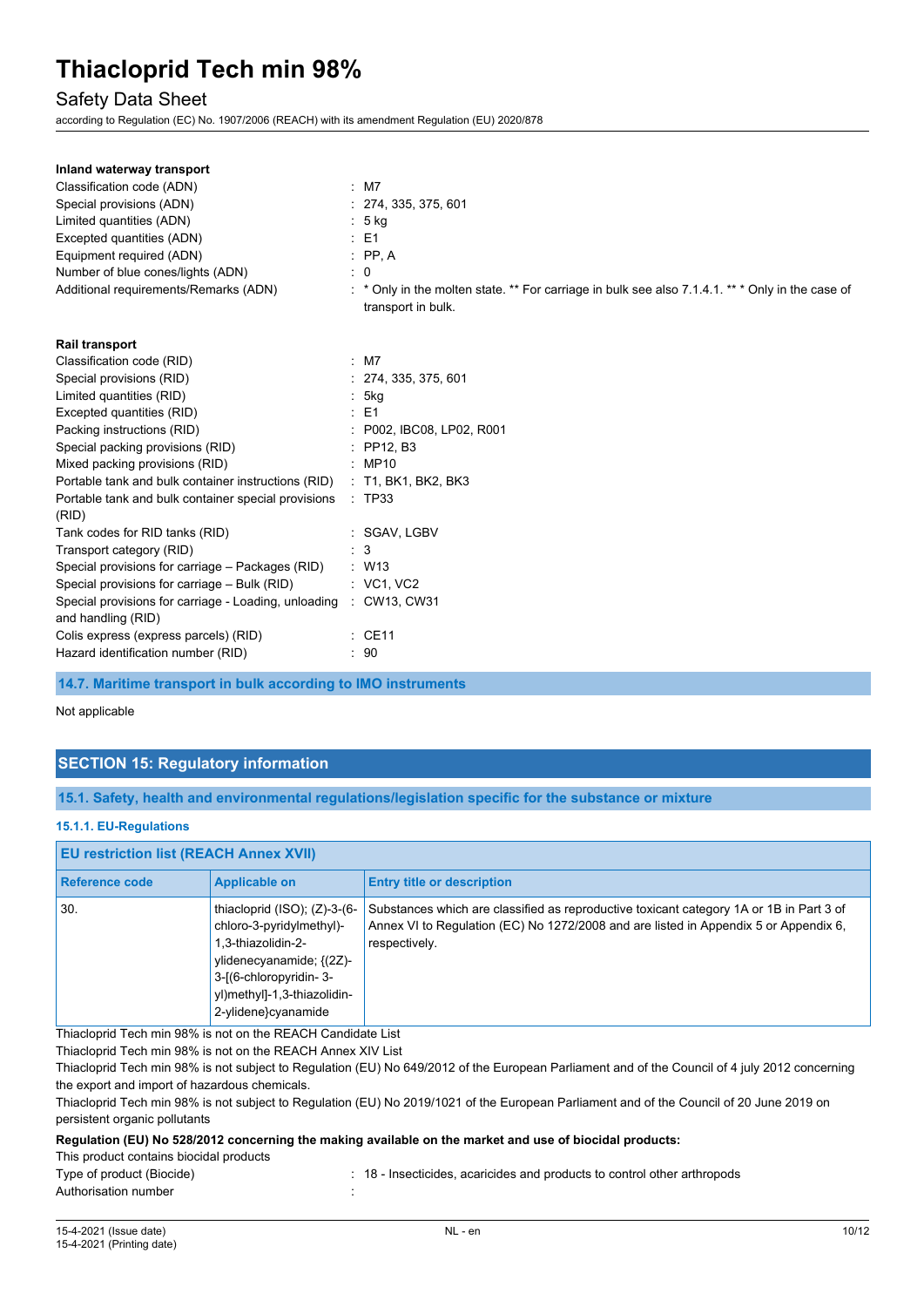# Safety Data Sheet

according to Regulation (EC) No. 1907/2006 (REACH) with its amendment Regulation (EU) 2020/878

#### **Directive 2012/18/EU (SEVESO III)**

| <b>Seveso III Part II (Named dangerous substances)</b>                                                                                                                                                                                                                                                                                                                                                                                                                                                                                                        | <b>Qualifying quantity (tonnes)</b> |                   |
|---------------------------------------------------------------------------------------------------------------------------------------------------------------------------------------------------------------------------------------------------------------------------------------------------------------------------------------------------------------------------------------------------------------------------------------------------------------------------------------------------------------------------------------------------------------|-------------------------------------|-------------------|
|                                                                                                                                                                                                                                                                                                                                                                                                                                                                                                                                                               | <b>Lower-tier</b>                   | <b>Upper-tier</b> |
| 33. The following CARCINOGENS or the mixtures containing the following carcinogens at<br>concentrations above 5 % by weight: 4-Aminobiphenyl and/or its salts, Benzotrichloride,<br>Benzidine and/or salts, Bis (chloromethyl) ether, Chloromethyl methyl ether, 1,2-<br>Dibromoethane, Diethyl sulphate, Dimethyl sulphate, Dimethylcarbamoyl chloride, 1,2-<br>Dibromo-3-chloropropane, 1,2-Dimethylhydrazine, Dimethylnitrosamine,<br>Hexamethylphosphoric triamide, Hydrazine, 2- Naphthylamine and/or salts, 4-<br>Nitrodiphenyl, and 1,3 Propanesultone | 0.5                                 |                   |

#### **15.1.2. National regulations**

#### **Netherlands**

| ABM category                                     | $B(1)$ - highly toxic for aquatic organisms |
|--------------------------------------------------|---------------------------------------------|
| SZW-lijst van kankerverwekkende stoffen          | : The substance is not listed               |
| SZW-lijst van mutagene stoffen                   | $\therefore$ The substance is not listed    |
| NIET-limitatieve lijst van voor de voortplanting | : The substance is not listed               |
| giftige stoffen - Borstvoeding                   |                                             |
| NIET-limitatieve lijst van voor de voortplanting | : The substance is not listed               |
| giftige stoffen - Vruchtbaarheid                 |                                             |
| NIET-limitatieve lijst van voor de voortplanting | : The substance is not listed               |
| giftige stoffen – Ontwikkeling                   |                                             |

#### **15.2. Chemical safety assessment**

No chemical safety assessment has been carried out

# **SECTION 16: Other information Abbreviations and acronyms** ADR **European Agreement concerning the International Carriage of Dangerous Goods by Road** ADN European Agreement concerning the International Carriage of Dangerous Goods by Inland Waterways ATE Acute Toxicity Estimate CLP Classification Labelling Packaging Regulation; Regulation (EC) No 1272/2008 IATA **International Air Transport Association** IMDG **IMDG** International Maritime Dangerous Goods LD50 Median lethal dose **PBT** Persistent Bioaccumulative Toxic REACH Registration, Evaluation, Authorisation and Restriction of Chemicals Regulation (EC) No 1907/2006 RID Regulations concerning the International Carriage of Dangerous Goods by Rail SDS Safety Data Sheet vPvB Very Persistent and Very Bioaccumulative

Data sources **according to Regulation (EC) No. 1907/2006 (REACH) with its amendment Regulation (EU)** Data sources 2020/878.